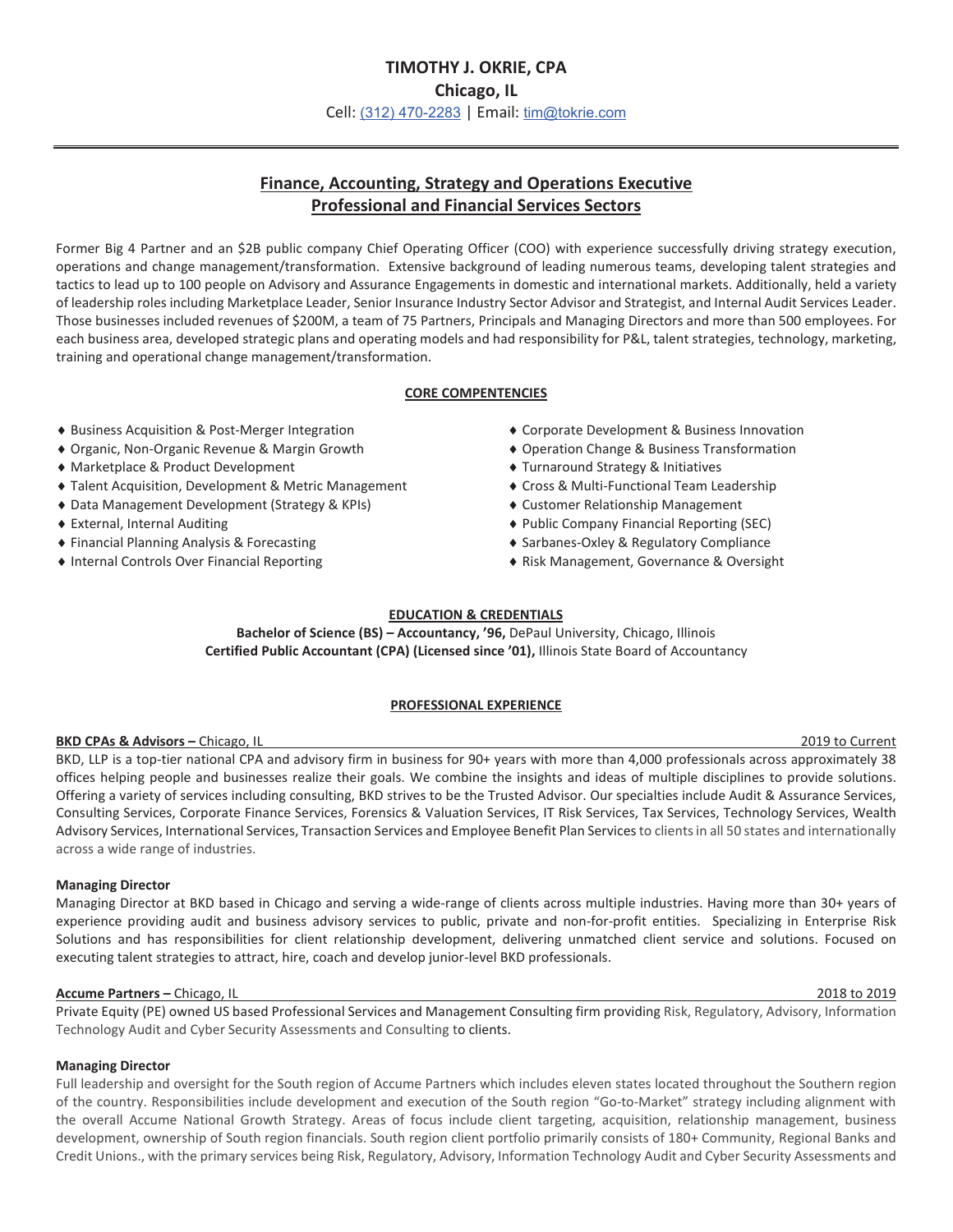Consulting engagements. Responsible for talent acquisition, development and retention of professionals, driving growth outside of primary services and geography footprint.

### **Stewart Information Services Corporation** (NYSE: STC) – Houston, TX 2016 to 2017

Global real estate services and title insurance company providing residential and commercial title insurance, closing and settlement services to residential and commercial real estate transactions as well as specialized offerings for the mortgage industry and real estate transactions.

# **Chief Operating Officer**

Recruited by the CEO, Chairman of the Board to perform a strategic turn-around of the Company that senior executives were not ready for and wholly opposed to executing. Additional Board members gained control of the Board and forced the sale of the Company to a competitor. Provided critical strategic and operational leadership across all core business units to meet aggressive financial and business performance goals of new activist investors. Scope of leadership and decision-making responsibility spanned \$2.2B in revenue, 6,000+ employees, 2,800+ agents, 425+ offices with operations in the US, UK, Canada, Australia and included business strategy, planning and execution, innovation, operations, sales, marketing, operational change management/transformation, customer relationship management tool development and deployment, execution of mergers and acquisitions, divestitures, business intelligence KPIs, and operational excellence.

### **Deloitte & Touche LLP** – Chicago, IL (Admitted to Partnership in 2005) 1997 to 2016

World's largest global professional services and public accounting firm with approximately \$18.4B in US based revenues and 84,000 employees.

# **Partner / Client Relationship Leader (2012 to 2016)**

Risk Advisory Partner in business which had approximately \$2.6B in US based revenues and 11,000 employees. Advanced rapidly from Consultant to Partner within eight years of being hired Additionally, developed and expanded relationships and led diverse teams delivering Advisory services to multiple global companies across various industry sectors including: Technology, Insurance and Asset/Investment Management, Telecommunications, Professional Services and Retail.

| <b>Financial Performance</b>                                                         | Delivered \$15M+ in recurring annual revenue at clients new to Deloitte.<br>At one of those clients, generated revenue in excess of \$4M+ in year one by demonstrating financial<br>viability of internal audit outsourcing and risk management program to a major financial services firm. |
|--------------------------------------------------------------------------------------|---------------------------------------------------------------------------------------------------------------------------------------------------------------------------------------------------------------------------------------------------------------------------------------------|
| <b>Market Positioning &amp;</b><br>Growth                                            | Established new and emerging market opportunities as well as initiated and grew client relationships<br>at companies previously not served. This included assisting the South Africa Member Firm in the<br>Insurance marketplace on a \$5M USD opportunity.                                 |
| <b>Talent Leadership &amp;</b><br><b>International Business</b><br><b>Operations</b> | Leveraged expertise of global partners and leadership teams in Advisory, Assurance, Tax, and<br>Consulting to effectively manage complex and diverse client engagements with the UK, Hong Kong,<br>India, Amsterdam, Germany, Switzerland and South Africa.                                 |
|                                                                                      | Developed and executed Talent management strategies to create sense of teaming and one-firm<br>$\blacksquare$<br>culture across continents to accelerate achievement of client goals and expectations                                                                                       |

### **Internal Audit Services Leader (2011 to 2013)**

Chief Operating Officer of the national Internal Audit Services business which included 12 offices, with 50 Partner, Principals, Managing Directors with \$125M in annual revenues and 440 employees.

- Financial Performance **·** Led Internal Audit business operational change and transformation from lowest performing margin Advisory business to #3 position in one year.
	- Drove increased revenue of 15% in year one in a previously zero growth business.
	- Won \$30M of net new client revenue, including the addition of three of the top five Internal Audit clients of the Firm.
	- Increased integrated India offshore hours to 30% of total internal audit service hours across the entire Internal Audit client portfolio.
	- Increased average gross margins 10% to 20% across the entire Internal Audit client portfolio.